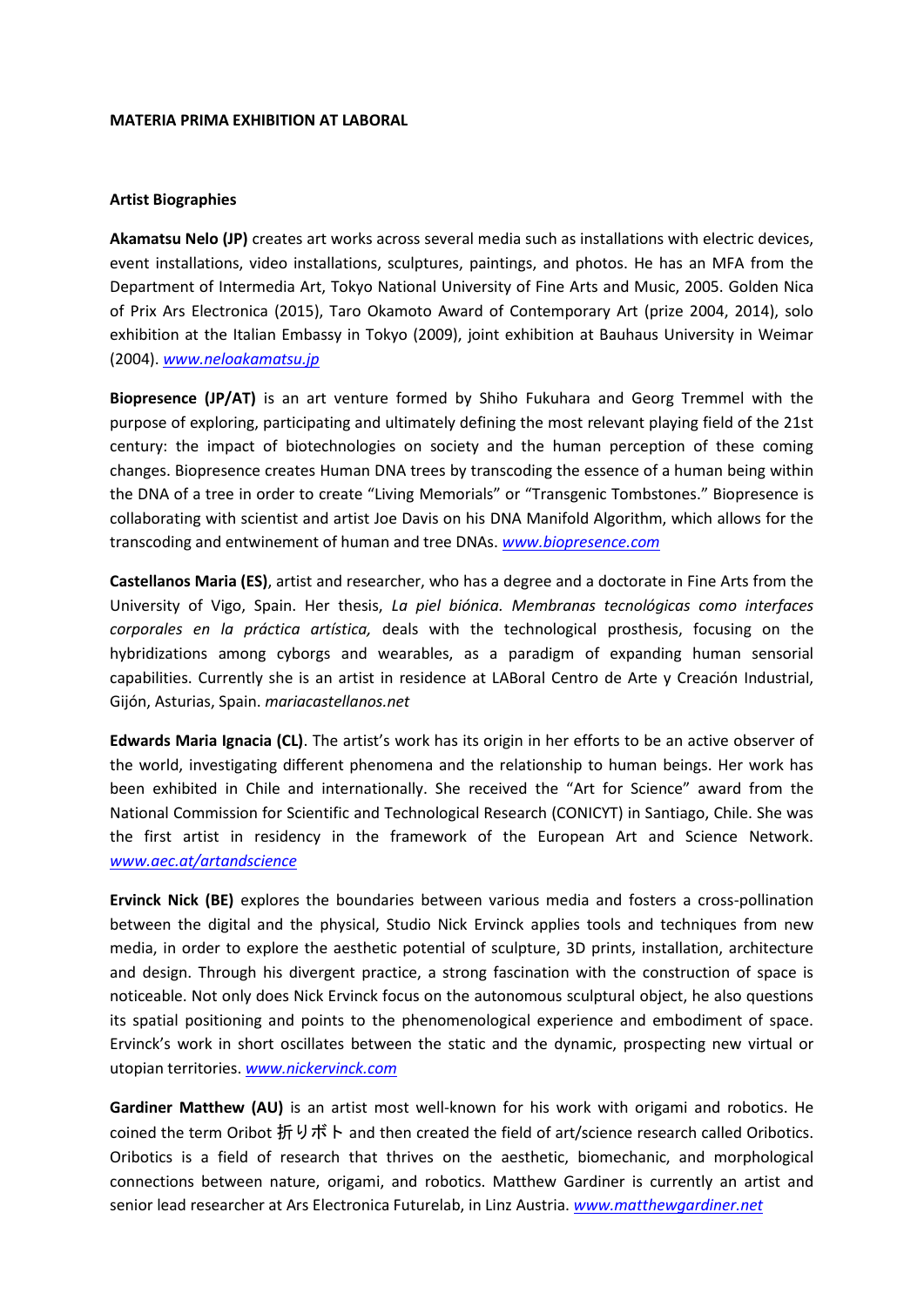**Gracie Andy (UK/ES)** works across various disciplines including installation, robotics, sound, video, and biological practice. Recently his work has involved studies and reactions to the science of astrobiology; notions of the origins of life coupled with a re-examination of its boundaries. His practice employs scientific theory and practice to question our relationships with the environment and the notion of the "other" while simultaneously bringing into focus the very relationship between art and science. *[www.hostprods.net](http://www.hostprods.net/)*

**Griffin-Murtagh Naomi (IE)** studied at the National College of Art and Design Dublin and is now a product designer in Northern Ireland. **Claire Dempsey (IE)** has a degree in Immunology from Trinity College Dublin, and is currently working on her PhD at University of Birmingham. **Aisling McCrudden (IE)** has a degree in Human Health and Disease from Trinity College Dublin. This project is a result of collaboration in an Idea Translation Lab in the Science Gallery, offered to TCD and NCAD students and coordinated by **Dr Teresa Dillon (IE)**. The project ran over 12 weeks and the students had to pool their resources to come up with projects centered on the field of synthetic biology. The team asked the question, "What if farmers were pharmacists?" The answer they came up with was *Opimilk.* The project explores the potential of synthetic biology to use Opiorphin as an alternative to treat chronic pain. *[www.behance.net/naomigriffinmurtagh](http://www.behance.net/naomigriffinmurtagh)*

**Hesse-Honegger Cornelia (CH)**, born 1944 in Zurich. Zurich School of Applied Art then 25 years as a scientific illustrator apprentice, Zoological Museum, University of Zurich. After Chernobyl, study of leaf bugs and plants near nuclear power plants in Sweden, Ticino, Switzerland (1989), and Chernobyl, Ukraine. Articles published on deformed leaf bugs and Drosophila flies, study of leaf bugs' health near reprocessing plants Sellafield, UK (1989), La Hague, France (1999), and nuclear power plants Three Mile Island and Peach Bottom Plant, Pennsylvania, US (1991) as well as Krümmel and Stade (1995), and Gundremmingen in Germany (2002). Further leaf bug studies near nuclear test areas In Nevada and Utah (1997) and Hanford (1998). 1992–1999 *After Chernobyl* exhibition in Europe and Canada. Since 1994 cooperation with Locus+, UK, organizers of *The Future's Mirror* exhibition and book. Publication of *Heteroptera* (1998, German, 2003, English version). Successful collaboration with silk manufacturer Fabric Frontline, Zurich, from 1986 that financed all her research. *[www.wissenskunst.ch](http://www.wissenskunst.ch/)*

**Kakehi Yasuaki (JP)** is a media artist and an interactive media researcher. He works at Keio University and MIT Media Lab. His works have been exhibited at a lot of exhibitions including ACM SIGGRAPH and Ars Electronica Festival. He developed the *Lapillus Bug* with Michinari Kono, who is a PhD student at the University of Tokyo. This art piece is based on an ultrasound-based non-contact actuator developed by Takayuki Hoshi, who is an assistant professor at Nagoya Institute of Technology. *[www.xlab.sfc.keio.ac.jp/~kakehi/](http://www.xlab.sfc.keio.ac.jp/~kakehi/)*

**Lozano Lorena (ES)** is an artist and researcher, PhD from University of Oviedo, (Spain, 2017), graduated in Fine Art (Glasgow School of Art, Scotland, 2007) and Biological Sciences (University of Oviedo, 1998). Her research connects knowledge and methodologies from art and from science. She is a founding member of ecoLAB, an experimental laboratory in Art, Ecology and Open Electronics (LABoral Centro de Arte 2011-12); and a co-founder of Econodos – an Ecology and Communication platform. *lorenalozano.net* 

**McCormack Jon (AU)**, electronic media artist and academic, works since the late 1980s with computer code as a medium for artistic expression. He holds degrees in Applied Mathematics and Visual Art, and a PhD in Computer Science. His work is concerned with electronic 'after natures'—